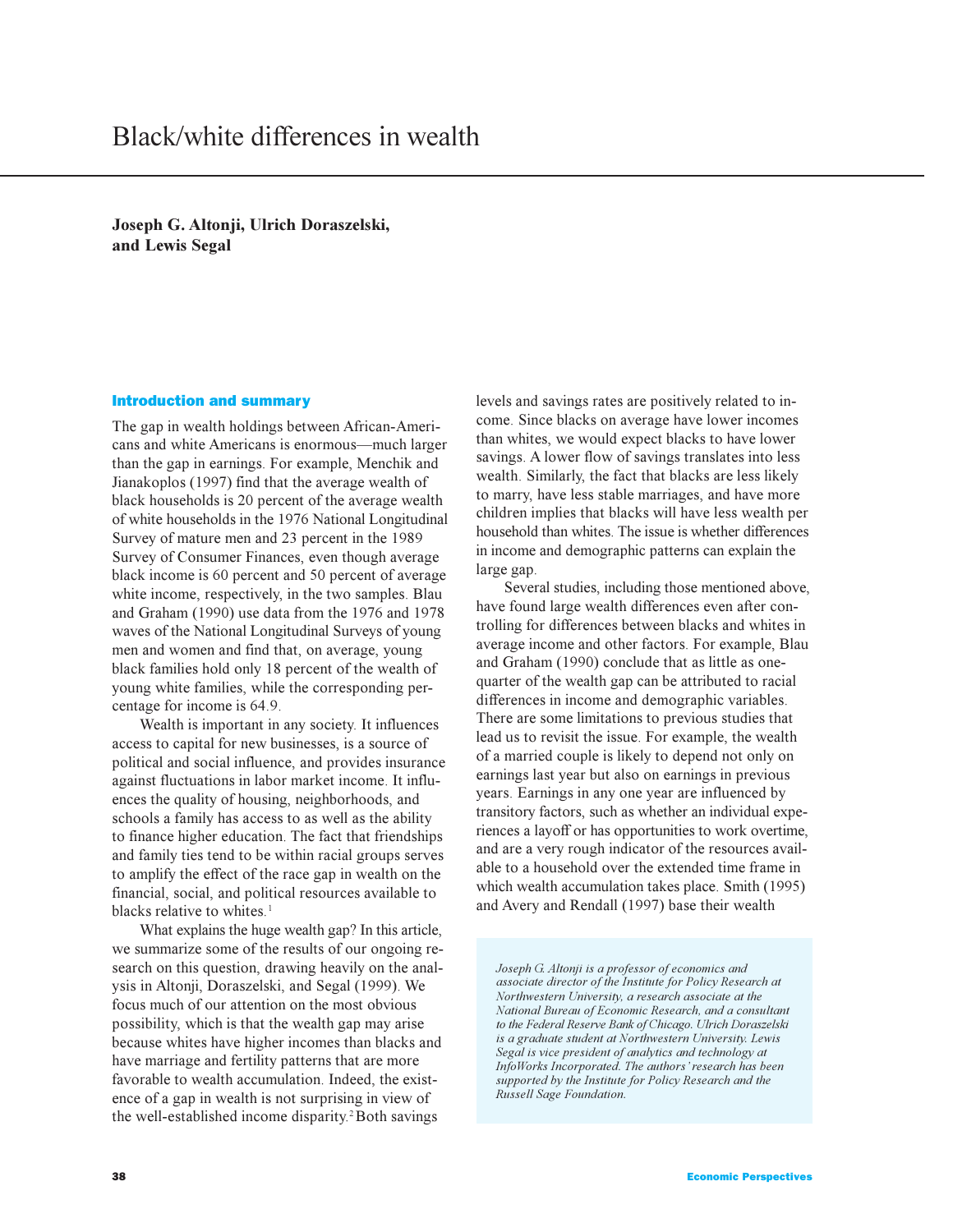models on current income alone, and this is not an adequate control for race-related differences in earnings streams. Consider a white family and a black family who have the same income in the previous year. In most cases, the white family will have enjoyed a higher income in other years than the black family, and thus will have higher wealth. Blau and Graham (1990) and Menchik and Jianakoplos (1997) decompose income into current income and the normal or usual flow of income to the household, which we refer to as permanent income. They measure the permanent component of income as the part of income that is predictable given race, sex, age, education, health status, number of children, and geographic location. This approach is a clear improvement over the use of only current income to measure the contribution of differences in income streams to the wealth gap. However, it is inadequate for a number of somewhat technical reasons.<sup>3</sup>

In this article, we take advantage of the fact that our data set, the Panel Study of Income Dynamics (PSID), contains several years of data on the income of each individual in our sample. We use an adjusted average of the income across years as our measure of permanent income in our models of wealth holding.

We also take advantage of the rich data in the PSID to do a better job of controlling for differences in household characteristics that influence wealth holding than has been possible in previous work. The earlier studies control for current demographic variables such as marital status and presence of children. Since wealth at a point in time reflects a flow of savings over many previous years, it is likely to be influenced by demographic histories as well as by current demographic variables. To address this fact, we construct measures of the marriage histories and child bearing and rearing histories of each sample member and add them to our models of wealth.

We use standard *regression techniques* to decompose the race gap in wealth holding into a part that is due to differences between whites and blacks in the income and demographic characteristics that we observe and a part that is not explained by these factors. We can explain most of the difference in wealth holding with income and demographic variables, provided that we use the wealth model that has been estimated on a sample of whites. That is, we find that blacks and whites would have similar wealth levels if 1) the relationship between wealth and income and demographics for blacks was the same as it is for whites, and 2) blacks and whites had the same distributions of income and demographic characteristics. On the other hand, when we ask, "If the relationship

between wealth and income and demographics for whites were the same as it is for blacks, how much wealth would whites hold?," we conclude that whites would hold much less wealth than they actually hold. While our results are somewhat sensitive to the particular form of the regression model, they suggest that race-related differences in the sensitivity of wealth to income and demographics are a major factor in determining the race gap in wealth. We draw similar conclusions from separate analyses of home equity, stocks/mutual funds and individual retirement accounts (IRAs), and the value of farms and businesses.

So we have traded one question for another. The question becomes, Why does the relationship between wealth and income/demographics differ so significantly between blacks and whites?" Racial differences in rates of return, inter vivos transfers and inheritances, and savings behavior could all underlie the race difference in wealth models and contribute to the part of the wealth gap not explained by income and demographics. Blau and Graham (1990) and other researchers have hypothesized that differences in inter vivos transfers and inheritances play a major part in the wealth gap. We provide some indirect evidence on the effects of transfers and gifts on the race differences in wealth models by using data on siblings to estimate the effects of income and demographics on wealth holding. Basically, we estimate the relationship between wealth and income and demographics by regressing differences among siblings in wealth on differences among siblings in income and household characteristics. We do this using a statistical technique called *fixed effects* regression. Using differences among siblings to estimate wealth models largely neutralizes the effects of differences between whites and blacks in inter vivos transfers and inheritances from parents. This is because parental gifts and bequests do not differ greatly among siblings. Consequently, the analysis of siblings provides a way of controlling for the effects of adverse history on the relative position of blacks. Our results for siblings, while somewhat imprecise, confirm our basic finding that wealth holdings are much less strongly related to income and demographic variables for blacks than whites. They tentatively suggest that the race difference in the wealth models is not driven primarily by inter vivos gifts and inheritances.<sup>4</sup>

## Data

The data source we use for our study is the PSID, which is collected by the University of Michigan. Institute for Social Research. The PSID is based on a random sample of U.S. households in 1968 and a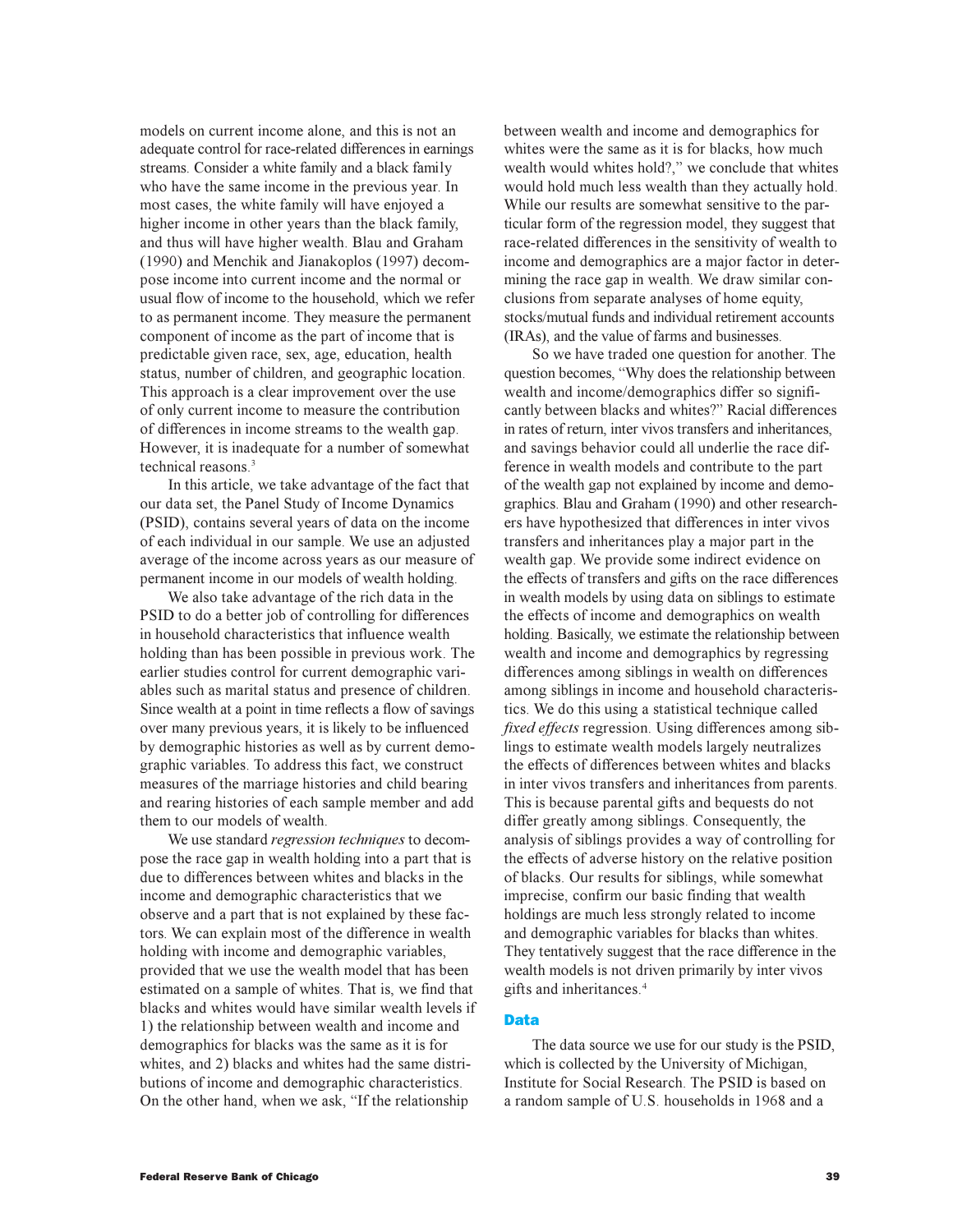separate low-income sample. The households were interviewed annually through 1997, providing many years of income data and long demographic histories for the panel members. Detailed wealth data were collected in 1984, 1989, and 1994, and form the heart of our analysis. We use both the random and the lowincome samples without weighting to estimate the wealth models. However, we use survey weights to make our estimates nationally representative when computing decompositions of the wealth gap and descriptive statistics.

The PSID contains a full set of variables only for household heads ("heads") and their spouses ("wives"). Our analysis is based on all persons who were either a head or a wife in at least one of the three years for which wealth data are available. Household heads include the male in a married couple as well as the male or female heads from single adult households. We also created a demographic history for each individual that describes past and present marriages and child bearing and rearing. We use wealth including home equity as the measure of wealth. We also analyze main home equity (house value net of mortgage balance), stocks/mutual funds and IRAs, and wealth in farms/businesses.<sup>5</sup>

Real nonasset family income (deflated by the Consumer Price Index for urban areas) is our measure of current income.<sup>6</sup> We take advantage of the panel nature of the PSID by using all of the available data for an individual when estimating permanent income. Our measure of permanent income is basically a time average of past, current, and future income for each person adjusted for age, marital status, presence of children, and time. The averaging reduces the influence of measurement error and transitory variation in income. See box 1 for details. Our measure has sufficient variation over individuals to permit us to work with nonlinear models of the relationship between income and wealth, in contrast to the linear specifications used in previous studies. In Altonji et al. (1999), we show that the use of linear specifications may lead one to understate the importance of the race gap in income as a source of the wealth gap.

### Descriptive statistics

It is useful to begin with a brief discussion of race differences in wealth as well as some of the key income and demographic variables. To save space, we present statistics for the pooled sample of observations for 1984, 1989, and 1994. The weights are normalized so that the means are estimates of the average of the population means across the three years. We provide variable definitions and descriptive

### BOX 1

#### **Permanent income**

To construct our measure of permanent income, we make use of the panel nature of the PSID. The measure is based on the regression model

$$
Y_{it}=X_{it}\gamma+e_{it},
$$

where  $Y_i$  is nonasset family income of person *i* in year  $\hat{t}$ , and the vector  $X_i$  consists of a fourthorder polynomial in age (centered at 40), a marital status dummy, an indicator for children, the number of children, and a set of year dummies. In turn,  $e_{\mu}$  is the sum of an individual-specific effect and an idiosyncratic error term,  $e_i = v_i + u_i$ . We estimate the parameters of the above equation from race- and gender-specific regressions using all observations in which the person was either a head or wife. Our measure of permanent income is the individualspecific effect  $v_i$ , estimated as the personspecific mean of the residuals from the regression. We construct separate measures for the level and the log of permanent income and normalize them to refer to the year of the wealth survey. To ensure the quality of our permanent income measures, we dropped persons with less than four observations in the subsequent analysis. Note that the permanent income variables are normalized to refer to the flow of income at a specific age, 40, for a person in a household with a particular set of characteristics. Consequently, the mean of permanent income may differ substantially from the mean of current income.

statistics for the key variables used in our analysis in tables 1 and 2.

Table 1 provides descriptive statistics for wealth, current income, and permanent income in 1989 dollars. There are separate columns for white couples, black couples, single white males, single black males, single white females, and single black females. A person may be in multiple samples if their marital status changes over time. In the case of couples, the mean of wealth is \$54,357 for blacks and \$206,386 for whites, a ratio of 0.26. The race gap for income is much smaller, with a mean of \$30,236 for blacks and \$41,471 for whites, a ratio of 0.73. This is reflected in our permanent income measures, which have a mean of \$31,717 for black household heads and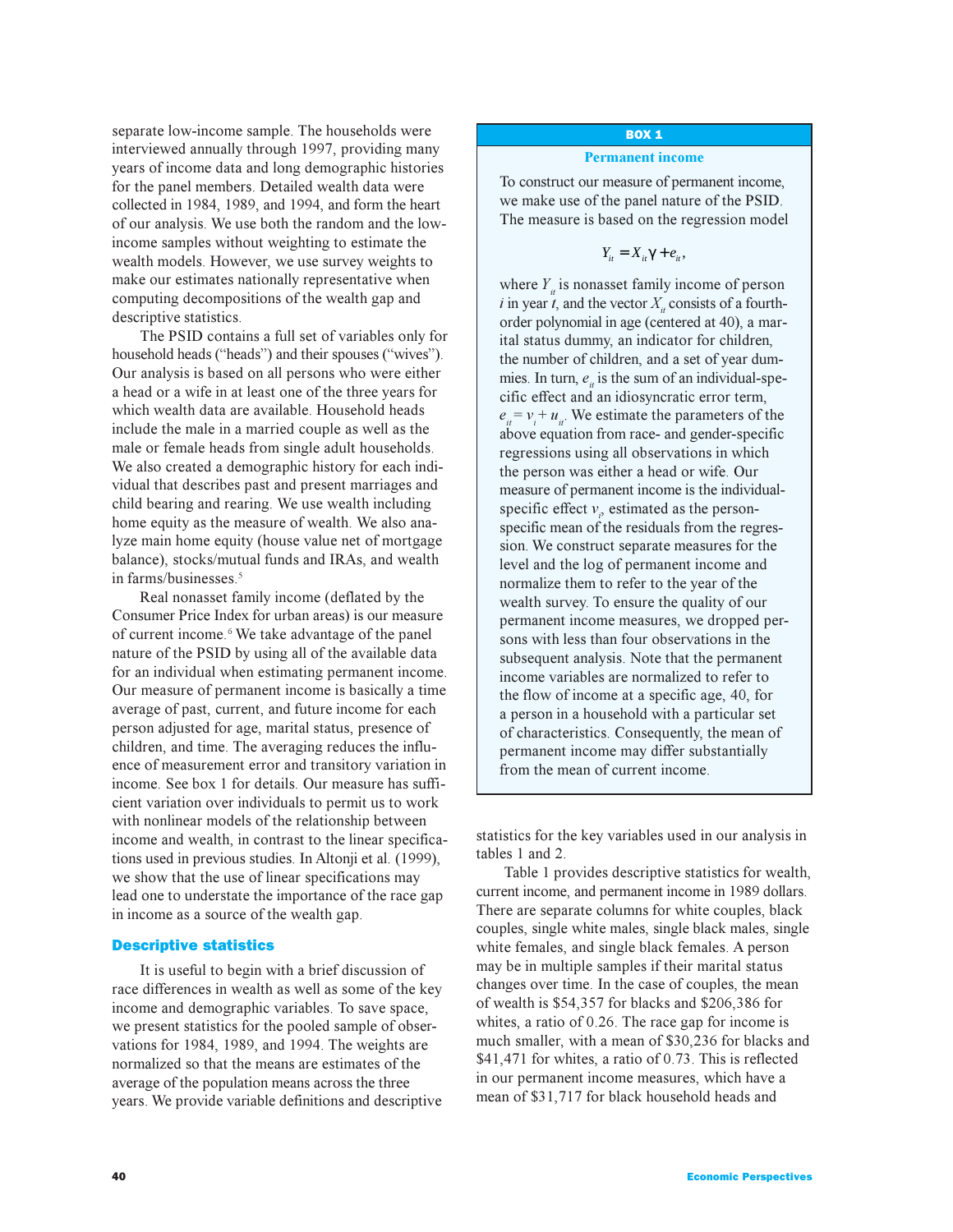| <b>TABLE 1</b><br><b>Descriptive statistics for wealth and income variables</b> |                          |                          |                       |                       |                         |                         |  |  |
|---------------------------------------------------------------------------------|--------------------------|--------------------------|-----------------------|-----------------------|-------------------------|-------------------------|--|--|
|                                                                                 | White couples            | <b>Black couples</b>     | Single<br>white males | Single<br>black males | Single<br>white females | Single<br>black females |  |  |
| Wealth, including main                                                          | \$206,386.54             | \$54,357.54              | \$63,085.88           | \$15,492.33           | \$71,032.20             | \$15,228.90             |  |  |
| home equity                                                                     | (600, 271.64)            | (140, 186.57)            | (154, 851.15)         | (35,991.84)           | (208, 611.65)           | (407, 11.16)            |  |  |
| Main home equity                                                                | 58.207.66                | 25.694.76                | 18.537.59             | 6.701.92              | 27.739.75               | 9.213.12                |  |  |
|                                                                                 | (74, 142.09)             | (52,626.45)              | (42, 916.79)          | (16, 246.51)          | (114, 047.48)           | (25, 739.83)            |  |  |
| Farm/business                                                                   | 37.317.57                | 2.695.27                 | 8.261.79              | 8.19.13               | 4.406.91                | 104.21                  |  |  |
|                                                                                 | (253, 246.67)            | (43,804.92)              | (49, 746.52)          | (22, 559.72)          | (32, 473.38)            | (2,602.34)              |  |  |
| Stocks/mutual                                                                   | 27.745.31                | 4.109.96                 | 8.704.90              | 585.52                | 9.105.07                | 516.71                  |  |  |
| funds/IRAs                                                                      | (189, 505.85)            | (22, 228.30)             | (63, 122.62)          | (3,663.64)            | (40,662.64)             | (4, 185.33)             |  |  |
| Main home equity.                                                               | 69.727.91                | 38.390.03                | 50.076.88             | 30.930.56             | 57.327.17               | 30.740.53               |  |  |
| excluding 0                                                                     | (76,037.64)              | (60, 419.77)             | (58, 276.33)          | (21,651.04)           | (158, 694.18)           | (39, 355.64)            |  |  |
| Farm/business,                                                                  | 182,532.08               | 60.064.02                | 72.540.20             | 38.866.08             | 80.798.82               | 25,752.15               |  |  |
| excluding 0                                                                     | (535,903.74)             | (198, 283.17)            | (130, 635.90)         | (150, 564.01)         | (114, 724.86)           | (31,827.34)             |  |  |
| Stocks/mutual funds/                                                            | 69.013.89                | 26.963.97                | 34.181.45             | 8.724.18              | 38.503.63               | 8.949.50                |  |  |
| IRAs, excluding 0                                                               | (294, 076.23)            | (51, 238.27)             | (121, 552.20)         | (11, 357.29)          | (76, 551.80)            | (15,097.33)             |  |  |
| Total taxable nonasset                                                          | 41.471.30                | 30.236.65                | 22.446.70             | 14.077.71             | 14.636.77               | 10.622.19               |  |  |
| income                                                                          | (43,812.12)              | (19,933.27)              | (19, 231.00)          | (11,878.50)           | (26,904.87)             | (8,854.27)              |  |  |
| Permanent income                                                                | 45,680.89                | 31,717.42                | 44.098.38             | 27.463.24             | 38.241.75               | 25,103.79               |  |  |
|                                                                                 | (20, 976.23)             | (12,590.99)              | (14, 577.26)          | (8, 161.70)           | (12, 161.26)            | (7,033.50)              |  |  |
| Spouse permanent<br>income                                                      | 42.343.33<br>(22,991.73) | 29.553.00<br>(13,840.07) |                       |                       |                         |                         |  |  |
| Number of observations                                                          | 7,600                    | 2,509                    | 1,395                 | 1,133                 | 2,705                   | 3,179                   |  |  |

Source: Authors' calculations based on data from the PSID.

\$45,680 for white heads. The permanent income values are \$29,553 and \$42,343 for black wives and white wives, respectively. The black/white ratios of permanent income are about 0.70. Moreover, the distributions for current and permanent income are much more concentrated than the distributions for wealth. We also report descriptive statistics on several key components of wealth, including home equity, the value of a farm or business, and the value of stocks, mutual funds, and IRAs. For each component we report the mean and standard deviation for the households that have nonzero values, as well as the overall mean and standard deviation including the zero values. It is interesting to note that the race gap in home equity is smaller than the gap in total wealth. With zero values included, the mean of home equity is \$25,694 for black couples, which is 44 percent of the value of \$58,207 for white couples. In contrast, black couples hold only \$4,110 in stocks, mutual funds, and IRAs, which is only 15 percent of the corresponding mean value for whites. Only 15 percent of black households hold wealth in this category, while 40 percent of white households do.

The black self-employment rate is only about one-third of the white self-employment rate, and this ratio has been relatively constant for the past 70 years (see Fairlie and Meyer, 1997). Given this fact, one would expect the value of farms and businesses to be much smaller for blacks than whites. The data confirm this. Only 4 percent of black couples report having assets in a farm or business, while 20 percent of white couples report such assets. Including the zero values, black couples hold an average of \$2,695 in farms or businesses, which is only 7 percent of the mean for whites.

The situation for singles mirrors the one for couples. In the case of single women, the mean of wealth is \$15,228 for blacks and \$71,032 for whites, a ratio of 0.22. The race gap for income is again much smaller, with a mean of \$10,622 for blacks and \$14,637 for whites, a ratio of 0.73. The means of permanent income of individuals who are single heads of households in 1984, 1989, or 1994 exceed the means of current income dramatically. The numbers are \$38,242 for whites and \$25,103 for blacks.

In table 2 we present the definitions and descriptive statistics of regional and demographic variables that influence wealth. Many of these show substantial differences across races. Since housing prices vary across regions, and a much higher proportion of blacks live in the South, we control for region and residence in a standard metropolitan statistical area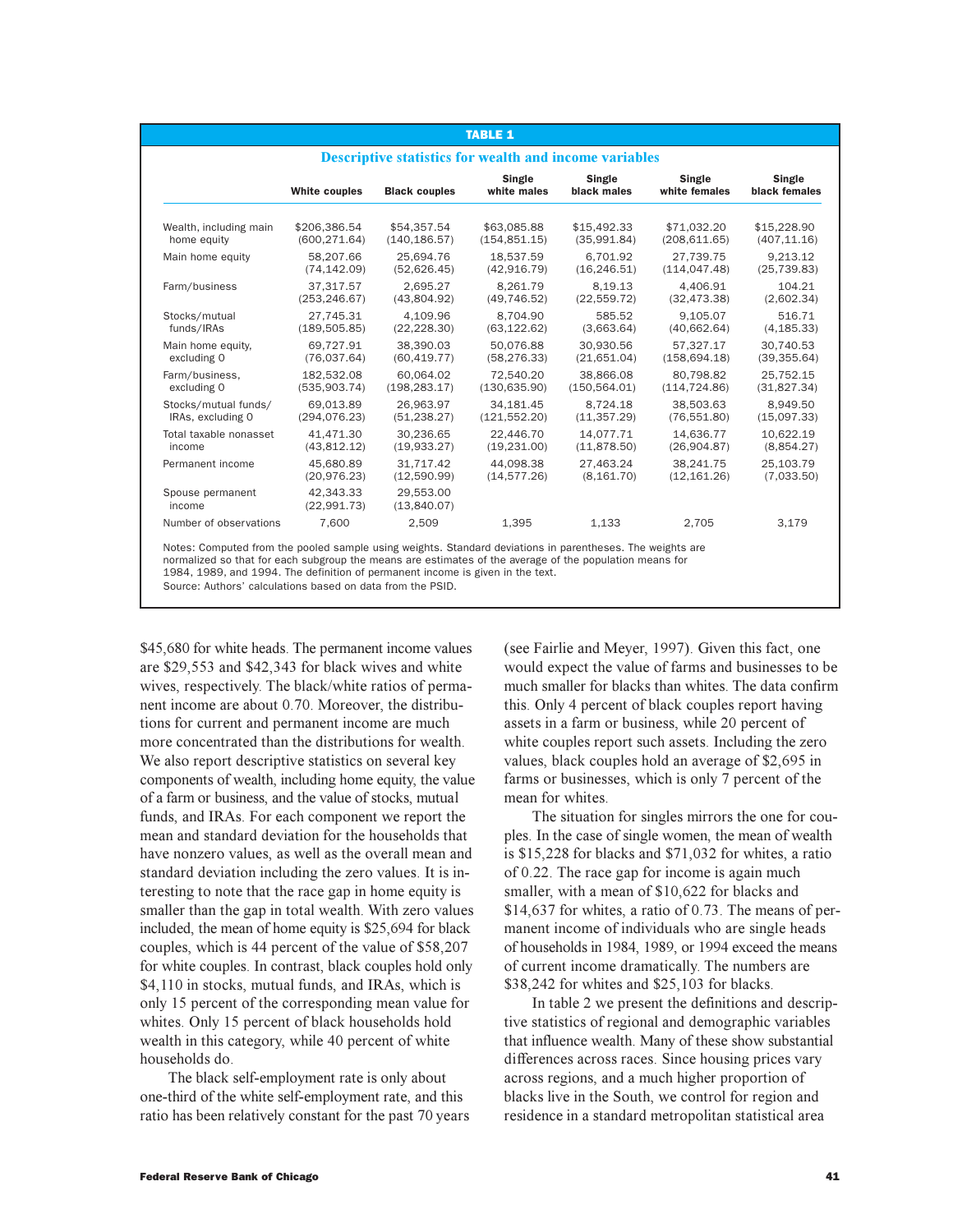(SMSA) in our analysis. In the case of couples, the number of children currently living in the family unit is higher for blacks (1.20) than for whites (0.92), although the number of dependents is similar (0.25 for whites and 0.29 for blacks). The difference in the total number of own or adopted children is even bigger, with 2.42 (2.41) for white husbands (wives) and 2.88 (2.85) for black husbands (wives). This points

to the potential importance of controlling not only for current demographics but also for demographic histories.

Blacks describe themselves as being in poor or fair health more often than whites.<sup>7</sup> Whites are better educated than blacks, with almost three times as many whites holding a college degree and two times as many whites holding advanced or professional degrees.

|                                                         |                      | <b>TABLE 2</b>       |                       |                       |                         |                         |  |
|---------------------------------------------------------|----------------------|----------------------|-----------------------|-----------------------|-------------------------|-------------------------|--|
| <b>Descriptive statistics for demographic variables</b> |                      |                      |                       |                       |                         |                         |  |
|                                                         | <b>White couples</b> | <b>Black couples</b> | Single<br>white males | Single<br>black males | Single white<br>females | Single black<br>females |  |
| Northeast region                                        | 0.23                 | 0.15                 | 0.22                  | 0.15                  | 0.22                    | 0.15                    |  |
| Midwest region                                          | 0.29                 | 0.18                 | 0.29                  | 0.22                  | 0.28                    | 0.23                    |  |
| South region                                            | 0.30                 | 0.60                 | 0.28                  | 0.55                  | 0.29                    | 0.53                    |  |
| West region                                             | 0.18                 | 0.07                 | 0.21                  | 0.08                  | 0.21                    | 0.09                    |  |
| <b>SMSA</b>                                             | 0.48                 | 0.64                 | 0.55                  | 0.72                  | 0.56                    | 0.71                    |  |
| Spouse annual<br>hours worked                           | 936.18<br>(933.12)   | 979.05<br>(955.71)   |                       |                       |                         |                         |  |
| Age                                                     | 48.06<br>(15.18)     | 47.83<br>(15.45)     | 41.08<br>(17.66)      | 38.60<br>(14.69)      | 53.23<br>(20.61)        | 43.90<br>(17.30)        |  |
| Spouse age                                              | 45.46<br>(14.71)     | 44.65<br>(14.55)     |                       |                       |                         |                         |  |
| Number of children in family                            | 0.92<br>(1.13)       | 1.20<br>(1.33)       | 0.11<br>(0.46)        | 0.17<br>(0.56)        | 0.36<br>(0.81)          | 1.04<br>(1.28)          |  |
| Children in family                                      | 0.48                 | 0.58                 | 0.07                  | 0.11                  | 0.21                    | 0.53                    |  |
| Number of dependents<br>outside family                  | 0.25<br>(0.77)       | 0.29<br>(0.93)       | 0.36<br>(0.81)        | 0.56<br>(1.02)        | 0.16<br>(0.63)          | 0.10<br>(0.42)          |  |
| Dependents outside family                               | 0.14                 | 0.15                 | 0.21                  | 0.30                  | 0.09                    | 0.07                    |  |
| Health fair or poor                                     | 0.14                 | 0.30                 | 0.16                  | 0.25                  | 0.25                    | 0.31                    |  |
| Spouse health fair or poor                              | 0.12                 | 0.29                 |                       |                       |                         |                         |  |
| Schooling                                               |                      |                      |                       |                       |                         |                         |  |
| $0 - 8$<br>$9 - 11$                                     | 0.08<br>0.13         | 0.18<br>0.19         | 0.07<br>0.14          | 0.12<br>0.21          | 0.13<br>0.16            | 0.15<br>0.28            |  |
| $12 - 15$                                               | 0.53                 | 0.52                 | 0.54                  | 0.59                  | 0.55                    | 0.50                    |  |
| 16                                                      | 0.17                 | 0.06                 | 0.17                  | 0.08                  | 0.11                    | 0.05                    |  |
| $17+$                                                   | 0.10                 | 0.05                 | 0.08                  | 0.01                  | 0.06                    | 0.02                    |  |
| Spouse schooling                                        |                      |                      |                       |                       |                         |                         |  |
| $0 - 8$                                                 | 0.05                 | 0.09                 |                       |                       |                         |                         |  |
| $9 - 11$                                                | 0.12                 | 0.24                 |                       |                       |                         |                         |  |
| $12 - 15$                                               | 0.65                 | 0.57                 |                       |                       |                         |                         |  |
| 16                                                      | 0.13                 | 0.05                 |                       |                       |                         |                         |  |
| $17+$                                                   | 0.06                 | 0.05                 |                       |                       |                         |                         |  |
| Number of marriages                                     | 1.18<br>(0.49)       | 1.12<br>(0.43)       | 0.64<br>(0.72)        | 0.54<br>(0.67)        | 0.97<br>(0.75)          | 0.71<br>(0.65)          |  |
| Tenure of current marriage                              | 21.83<br>(15.34)     | 20.67<br>(14.85)     | 1.81<br>(7.50)        | 2.43<br>(6.85)        | 2.01<br>(7.76)          | 3.05<br>(8.98)          |  |
| Spouse number of marriages                              | 1.18<br>(0.47)       | 1.11<br>(0.45)       |                       |                       |                         |                         |  |
| Number of children born or adopted                      | 2.42<br>(1.66)       | 2.88<br>(2.31)       | 1.10<br>(1.65)        | 1.75<br>(2.11)        | 1.99<br>(1.98)          | 2.61<br>(2.37)          |  |
| Spouse number of children                               | 2.41<br>(1.65)       | 2.85<br>(2.41)       |                       |                       |                         |                         |  |
| Number of observations                                  | 7,600                | 2,509                | 1,395                 | 1,133                 | 2,705                   | 3,179                   |  |

Notes: Computed from the pooled sample using weights (see table 1). Standard deviations in parentheses. SMSA refers to standard metropolitan statistical area. Schooling refers to highest level of education. Source: Authors' calculations based on data from the PSID.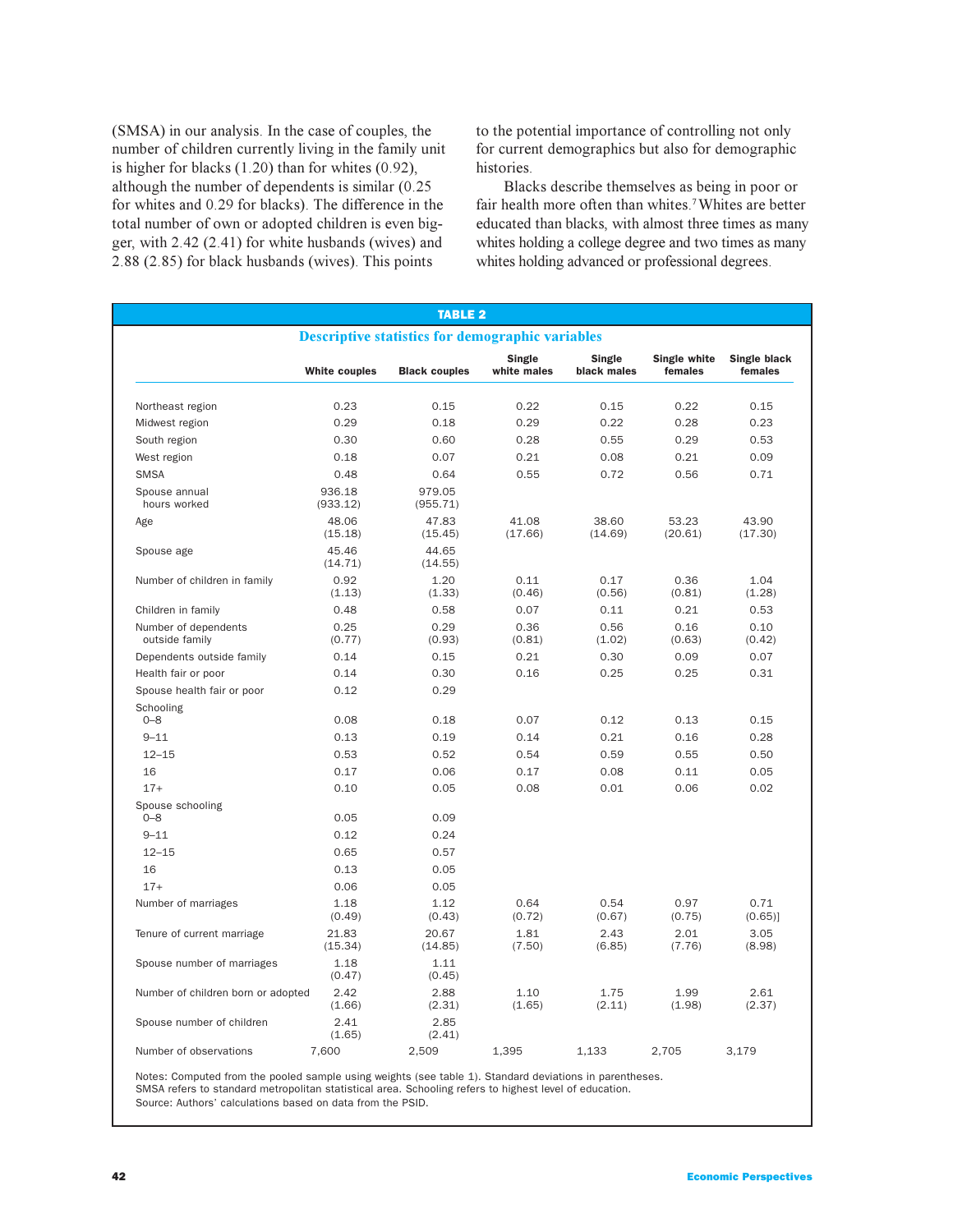Finally, whites have a slightly higher tendency to marry, as reflected in the number of marriages and the tenure of the current marriage.

#### Econometric models and methods

Let *i* index individuals or couples and *j* index blacks and whites, where *j* is *b* for blacks and *w* for whites. Let  $W_i^j$  denote a measure of wealth,  $Y_i^j$  a vector of income variables, and  $X_i^j$  a vector of demographic variables.

Our basic model specifies wealth to be linear in the income and demographic variables and is given by

$$
W_i^w = \alpha_0^w + Y_i^w \alpha^w + X_i^w \beta^w + \varepsilon_i^w
$$
  

$$
W_i^b = \alpha_0^b + Y_i^b \alpha^b + X_i^b \beta^b + \varepsilon_i^b,
$$

where  $\alpha_v^{\nu}$ ,  $\alpha_v^{\nu}$ , and  $\beta_v^{\nu}$  are the regression intercept and slope parameters for whites,  $\varepsilon_i^{\nu}$  is the error term, and  $\alpha_0^b$ ,  $\alpha^b$ ,  $\beta^b$ , and  $\epsilon_i^b$  are the corresponding parameters and error term for blacks. Separate sets of regressions are specified for single males, single females, and married couples, so the slopes and intercepts depend on sex and marital status as well as on race. The observations are pooled across time with year indicator variables to control for differences over time.

We use the regressions to decompose the difference in wealth between whites and blacks into two parts. The first part is due to the difference between whites and blacks in the average values of income and demographic variables, and the second part is due to a racial difference in the parameters of the wealth model. We refer to the first part as the "explained" gap, meaning "explained by the income and demographics" and to the second as the "unexplained gap." Such decompositions are standard in the literature on group di fferences, including the studies of the race gap in wealth cited in the introduction. We perform two different decompositions. One uses the parameters of the regression model for whites,  $\alpha_v^{\mathbf{w}}, \alpha_w^{\mathbf{w}}$ , and  $\beta_w^{\mathbf{w}}$ , to measure the contribution to the wealth gap of the differences between whites and blacks in income  $Y_i$  and demographic characteristics *X<sup>i</sup>* . The second decomposition uses the parameters of the regression model for blacks,  $\alpha_0^b$ ,  $\alpha^b$ , and  $\beta^b$ , to compute how much the race differences in income and demographics matter for wealth holding. See box 2 for details.

## Basic results

Here, we present decompositions of the race gap into a component explained by differences in income and demographic variables and an unexplained component measuring the portion of the gap that remains after conditioning on income and demographics. First, we discuss our findings for married couples.

#### *Couples*

Before turning to the wealth decompositions, we must describe the specification of the regression model that is used to produce them. The dependent variable is the level of wealth. In the case of couples, the controls for income and earnings capacity  $Y_i$  are current family income, permanent family income of the husband, and permanent family income of the wife. We also include the squares of current income, head's permanent income, wife's permanent income, and the products of current income with the head's and the wife's permanent income. The vector of geographic and demographic controls, *X<sup>i</sup>* , contains region dummies, a dummy for residence in an SMSA, four education dummies for the husband and four for the wife, the wife's work hours in the previous year,<sup>8</sup> a dummy equal to 1 if the wife's health is fair or poor, and a dummy equal to  $1$  if the husband's health is fair or poor. It also includes fourth-order polynomials in the age of the husband and the age of the wife (centered at age 40), a dummy equal to 1 if there are children under 18 in the family unit and 0 otherwise, the number of children under 18 in the household, controls for whether the household head has dependents outside of the family unit, the number of dependents outside the family unit, controls for the number of marriages of the head, the respective number for the wife, the tenure of the current marriage, the total number of children of the head, and the total number of children of the wife. Finally, we include year dummies for the 1984 and the 1994 surveys. Estimates of the regression models are reported in Altonji et al. (1999). Our focus here is on the wealth decompositions based on the regression equations listed above rather than on the coefficients of specific variables.

The estimate of the wealth gap is \$150,656 with a standard error of \$13,872 (table 3, column 5).<sup>9</sup> We emphasize that the group means have substantial standard errors, which is a reflection of the extreme values in the wealth distribution and is not always appreciated in the literature making group comparisons. Using the estimates of  $\alpha_v^{\omega}$ ,  $\alpha^{\omega}$ , and  $\beta^{\omega}$  to assess the importance of the white/black difference in the explanatory variables, we conclude that the race gap in income and demographics explains \$101,391, or 67 percent, of the gap for couples (table 3, column 6). We obtain strikingly different results when we use the estimates of  $\alpha_0^b$ ,  $\alpha^b$ , and  $\beta^b$  from the wealth equation for blacks to evaluate the wealth gap. Using these coefficients we find that only 6 percent of the wealth gap is explained by differences in the explanatory variables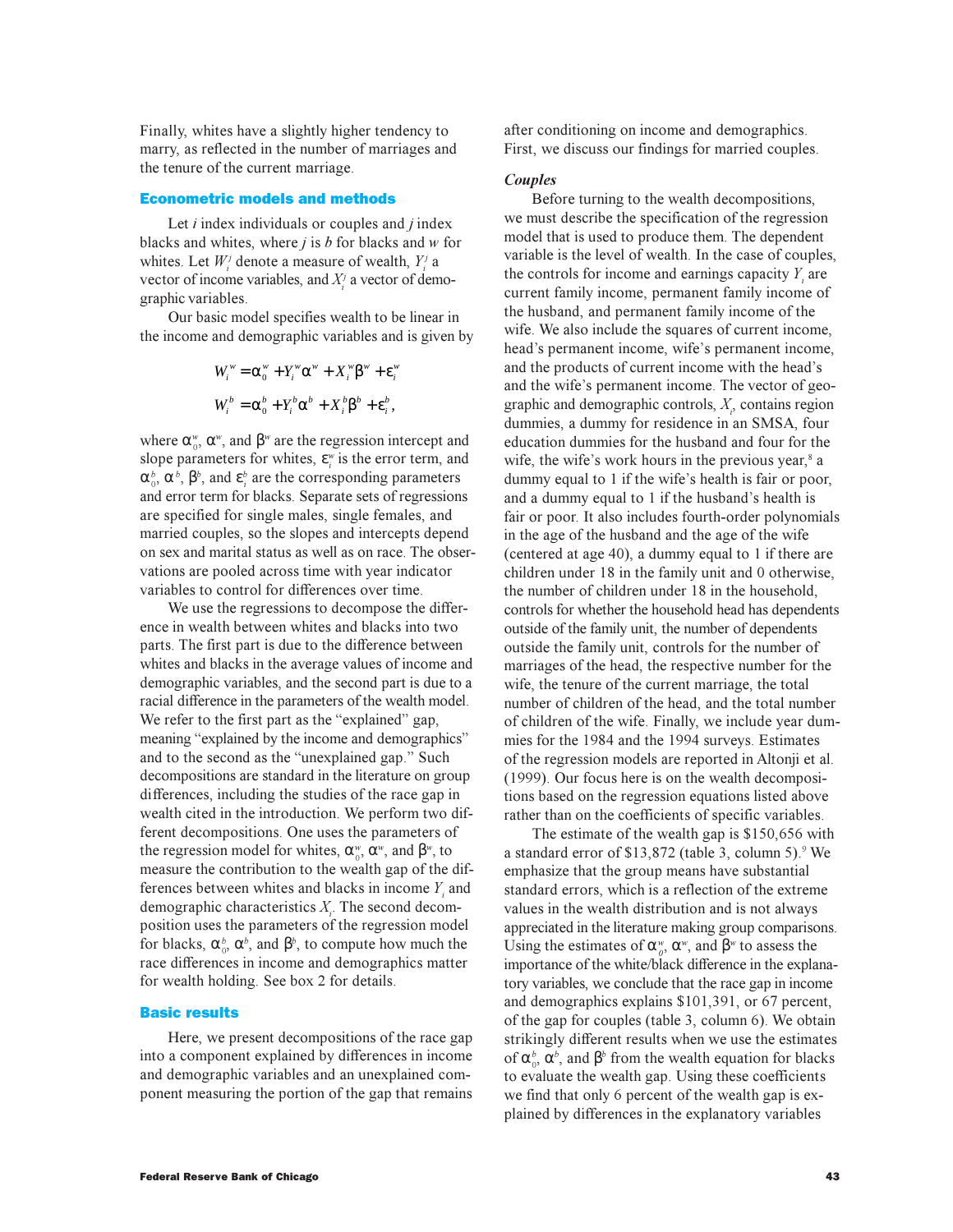# BOX 2

## **Regression decomposition**

We evaluate the explanatory power of our wealth models using a regression decomposition. The predicted values of the mean of wealth for whites and blacks are, respectively,

$$
\hat{W}^w = \alpha_0^w + \overline{Y}^w \alpha^w + \overline{X}^w \beta^w
$$

$$
\hat{W}^b = \alpha_0^b + \overline{Y}^b \alpha^b + \overline{X}^b \beta^b,
$$

where  $\overline{Y}^w$  and  $\overline{X}^w$  are weighted means of the income and demographic variables for the sample of whites and  $\overline{Y}^b$  and  $\overline{X}^b$  are the weighted means for blacks. (Note that we estimate the wealth models without using sampling weights to avoid introducing additional heteroscedasticity into the analysis but weight the observations when performing decompositions so that they will be representative of the U.S. population. As a result,  $\hat{W}^w$  and  $\hat{W}^b$  differ somewhat from the weighted sample means  $\overline{W}^w$  and  $\overline{W}^b$  of wealth for whites and blacks, respectively.)

In addition to predicting wealth holdings, we can use our wealth models to ask a counterfactual question, namely "How much wealth would blacks hold if they had the same relationship between income and demographic variables and wealth holdings as whites?" The answer is given by

$$
\alpha_0^w + \overline{Y}^b \alpha^w + \overline{X}^b \beta^w.
$$

Using the above equations, we can decompose the wealth gap into a part that is explained and a part that remains unexplained. Specifically, it is easy to show that

$$
\hat{W}^{w} - \hat{W}^{b} = \left\{ \left( \overline{Y}^{w} - \overline{Y}^{b} \right) \alpha^{w} + \left( \overline{X}^{w} - \overline{X}^{b} \right) \beta^{w} \right\} \n+ \left\{ \alpha_{0}^{w} - \alpha_{0}^{b} + \overline{Y}^{b} \left( \alpha^{w} - \alpha^{b} \right) + \overline{X}^{b} \left( \beta^{w} - \beta^{b} \right) \right\}.
$$

(table 3, column 7). This large discrepancy between the white and the black wealth models in the degree to which racial differences in the distributions of the income/human capital and demographic variables can explain the gap in wealth levels is a key theme in our analysis. Underlying this result is the fact that wealth differences among blacks are much less sensitive to differences in income and demographics than wealth differences among whites. Blau and Graham (1990) obtain qualitatively similar results using the National Longitudinal Survey of Young Men and Young Women.

The first term in brackets is the part of the total wealth gap  $\hat{W}^w - \hat{W}^b$  between whites and blacks that is explained by racial differences in the mean of income  $\overline{Y}^w - \overline{Y}^b$ , and the means of the demographic variables  $\bar{X}^{\nu} - \bar{X}^{\nu}$  based on the coefficient estimates from the white sample. In other words, it is an estimate of the contribution of income and demographic differences to the wealth gap, assuming the dependence of wealth on income and demographics for blacks is the same as it is for whites. The second term represents the "unexplained" part of the wealth gap—the difference that arises because the relationship between characteristics and wealth, as summarized by the regression parameters, differs between whites and blacks.

The gap in wealth may also be decomposed using regression coefficients  $\alpha^b$  and  $\beta^b$  for blacks to assess the contribution to the wealth gap of the race differences in income and demographics. This wealth decomposition is given by

$$
\hat{W}^{w} - \hat{W}^{b} = \left\{ (\overline{Y}^{w} - \overline{Y}^{b}) \alpha^{b} + (\overline{X}^{w} - \overline{X}^{b}) \beta^{b} \right\} + \left\{ \alpha_{0}^{w} - \alpha_{0}^{b} + \overline{Y}^{w} (\alpha^{w} - \alpha^{b}) + \overline{X}^{w} (\beta^{w} - \beta^{b}) \right\}.
$$

The first term is the portion of the wealth gap explained by income and demographic variables based on the wealth model for blacks. The second term is the unexplained portion.

As we shall see, the coefficients of the wealth model tend to be much larger in absolute value for whites than for blacks. This fact drives a central finding of our study—a much larger portion of the race gap in wealth can be attributed to white advantages in income and demographic characteristics when these differences are evaluated using the wealth model for whites rather than the wealth model for blacks.

To illustrate the role of the difference in the white and black wealth equations, we compute the index  $Y_i \alpha^j$ , corresponding to the vector of income variables *Yi* for each observation in the combined sample of blacks and whites. We then regress the value of the index  $Y_i \alpha^b$  in the combined sample on  $Y_i \alpha^w$ and a constant. We would expect a coefficient of 1 on *Y*<sub>*i*</sub>α<sup>*w*</sup> if the coefficient vectors α<sup>*b*</sup> and α<sup>*w*</sup> are identical. We would expect a coefficient below 1 if the elements of  $\alpha^b$  are of the same sign but smaller in absolute value than the corresponding elements of  $\alpha^{w}$ .<sup>10</sup>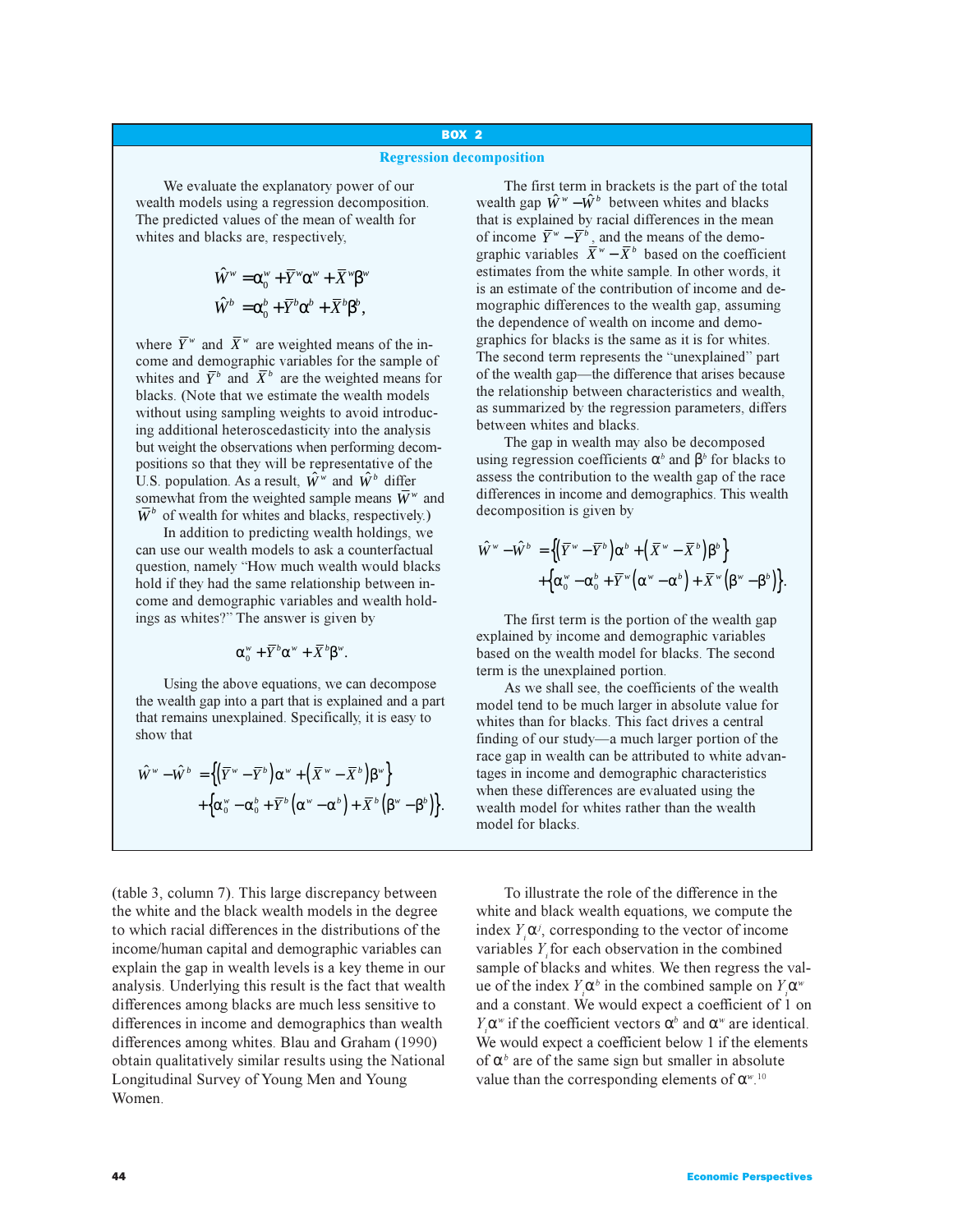The regression of  $Y_i \alpha^b$  on  $Y_i \alpha^w$  and a constant is 0.1485 (with a standard error of 0.0038). A similar regression involving the  $X_i \beta^w$  and  $X_i \beta^b$  indexes also shows that differences in demographics have a stronger association with wealth levels for whites than for blacks. The slope coefficient of the regression of *X<sup>i</sup>* β*b* on *X<sup>i</sup>* β*<sup>w</sup>* and a constant is 0.1570 (with a standard error of 0.0024). We obtain qualitatively similar results for single women and single men.

## *Single women*

 Table 3 reports wealth decompositions for single women. The specification of the regression model that we use for single women and single men corresponds to the model for couples, with all variables pertaining to a spouse excluded. For single women the estimate of the mean wealth gap is \$57,026 (with a standard error of \$6,730). Using wealth regression coefficients for the white sample, we find that single black women would have 90 percent of the wealth that white women hold if they had the same income and demographics as whites. This suggests that the large wealth gap is for the most part a reflection of racial differences in income streams, human capital variables, and current and past demographic variables. However, the wealth model for blacks tells a completely different story. Using the wealth coefficients for black single women, we find that only \$15,931 or 28 percent of the total gap is attributable to income and demographics.

## *Single men*

Table 3 also reports results for single males. The results parallel those for single females and couples. Using the estimates of the regression model for the white sample, we find that single black men would have 108 percent of the wealth of single white men if they had the same income and demographics as whites. This result, like the result for single females, suggests that the large wealth gap is simply a reflection of racial differences in income streams, human capital variables, and current and past demographic variables. However, we again find that the estimated coefficients of the wealth model for blacks tell a completely different story. Only \$13,262 or 27 percent of the total gap of \$49,731 (\$5,810) is attributable to income and demographics.

#### *Summary*

We find that most or all of the race gap in the wealth level for single men and single women and a substantial portion of the gap for married couples would disappear if blacks and whites had the same distribution of income and demographic variables *and* if the slope coefficients of the white wealth equation also held for blacks. However, the wealth models for blacks exhibit much less sensitivity to income and demographics, indicating that both the race gap in the income and demographics *and* race differences in the distribution of wealth *conditional* on income and demographic variables play important roles in the gap in wealth levels.

| <b>TABLE 3</b><br>Regression decompositions of race gap, level of wealth |                                 |                                 |                          |              |                       |                       |         |  |
|--------------------------------------------------------------------------|---------------------------------|---------------------------------|--------------------------|--------------|-----------------------|-----------------------|---------|--|
|                                                                          |                                 |                                 |                          |              |                       |                       |         |  |
| White<br>characteristics                                                 | <b>Black</b><br>characteristics | <b>Black</b><br>characteristics | White<br>characteristics | Total<br>gap | white<br>coefficients | black<br>coefficients |         |  |
| Couples                                                                  | \$203.869                       | \$102.478                       | \$53.213                 | \$62,433     | \$150.656             | \$101.391             | \$9,220 |  |
|                                                                          | (7.906)                         | (20.061)                        | (11.399)                 | (13, 813)    | (13, 872)             | (67%)                 | (6%)    |  |
| Males                                                                    | 64.277                          | 10.326                          | 14.546                   | 27,808       | 49.731                | 53.951                | 13.262  |  |
|                                                                          | (5, 157)                        | (11, 126)                       | (2,677)                  | (3,781)      | (5,810)               | (108%)                | (27%)   |  |
| Females                                                                  | 70.967                          | 19.864                          | 13.941                   | 29.872       | 57.026                | 51.103                | 15.931  |  |
|                                                                          | (6,368)                         | (12,596)                        | (2, 176)                 | (5, 119)     | (6,730)               | (90%)                 | (28%)   |  |

Notes: Computed from pooled sample using weights (see table 1). Standard errors in parentheses, columns 1–5. The regression coefficient estimates are estimated without sample weights. The dependent variable in the regressions is the level of wealth in 1989 dollars. Columns 1 and 2 are based on coefficient estimates from the white sample; columns 3 and 4 are based on coefficient estimates from the black sample. The variables included in the model are discussed in the text. Column 1 predicts wealth holdings for whites and column 3 for blacks. Column 2 uses the white coefficient estimates with the black sample to calculate counterfactual wealth holdings for blacks; column 4 uses the black coefficient estimates with the white sample to calculate counterfactual wealth holdings for whites. Column 5 is the difference between columns 1 and 3; column 6 is the difference between columns 1 and 2; and column 7 is the difference between columns 4 and 3. The percentage gap explained is in parentheses in columns 6 and 7. It is 100 times column 6 (and column 7) divided by column 5.

Source: Authors' calculations based on data from the PSID.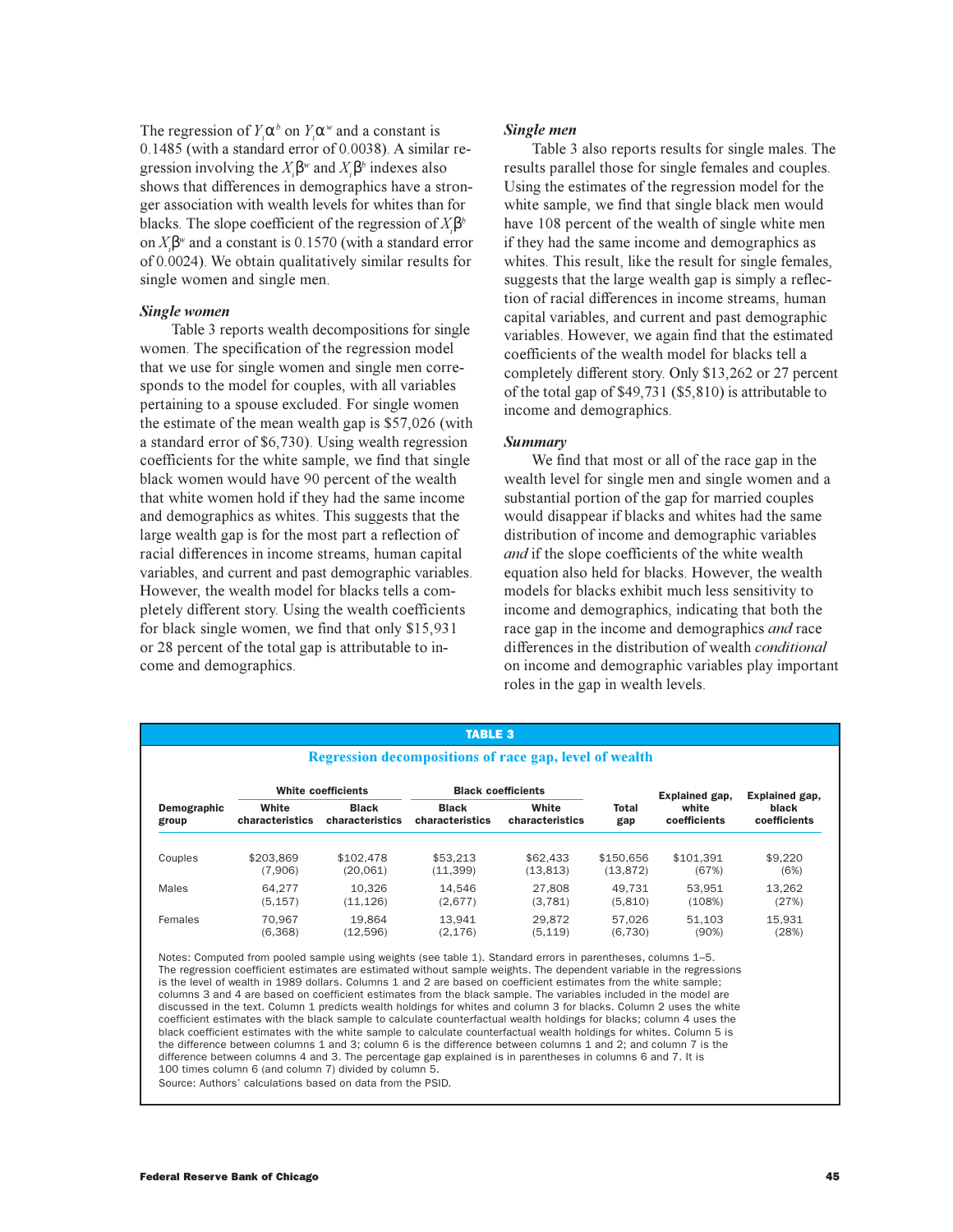## Alternative models

In Altonji et al. (1999) we work with a number of alternative econometric models of the wealth gap. While the full analysis is beyond the scope of this article, we provide a summary of what we have learned using the alternatives.

## *Models with interaction terms*

One disadvantage of the linear models of wealth we estimate is that they implicitly restrict the interaction between the effects of income in the effects of demographic variables such as children, age, and marriage history. In Altonji et al. (1999) we experiment with including interactions between the demographic variables in the income terms. One can go only so far in this direction, because the sample sizes are not large enough to allow a rich set of interactions. For the most part, the results are quite consistent with the ones we report here. However, the explained portion of the wealth gap using the black coefficient estimates rises somewhat relative to the results reported in table 3.

## *Results for the log of wealth*

Another standard way to allow for interactions among the explanatory variables is to use the log of wealth as the dependent variable rather than wealth itself. A second reason to use the log of wealth is that the wealth distribution is highly skewed, with a small number of individuals accounting for a very large fraction of total wealth. The use of the log of wealth reduces the impact of outliers. On the other hand, there are a substantial number of people who hold zero or negative wealth. If the value of wealth is less than \$1,000, we set the log of wealth to the log of \$1,000. (The results are not very sensitive to this threshold.)

In Altonji et al. (1999) we present results for the log of wealth. In the log wealth regressions, we use the log of permanent income and current income as our income measures. We find that the fraction of the gap in the mean of log wealth that is explained by income and demographic variables is large when we use the white regression coefficients to weight the differences in the variables, but smaller than the corresponding estimates when we analyze wealth itself. Second, the fraction of the gap in log wealth explained using the black regression model is substantially larger than the fraction of the gap in wealth itself. For example, for couples, the explained fraction of the wealth gap using the black regression model is 58 percent in the case of log wealth and only 6 percent in the case of the level of wealth. Again, we find that the responsiveness of log wealth to income and demographics is larger for whites than blacks, although

the difference is not nearly as large as in the case of wealth itself.

Overall, the log results suggest that income and demographics play a major role in the wealth gap between whites and blacks, but the results based upon the white model are less dramatic than the results for wealth itself, and the portion of the gap explained using the black model is much larger for log wealth than wealth. However, for two reasons we are not sure how much weight to place on these results. First, a large number of observations are affected by the lower bound on wealth. Second, the translation between the log of wealth and wealth itself is not straightforward. In particular, since the log wealth model implies a multiplicative model of wealth, the race difference in the intercepts of the log regression model translates into a smaller response of wealth to income variables and demographic variables for blacks. This parallels our findings using wealth as the dependent variable.

### *Median regression results*

Median regression is a statistical technique to predict the median value of the dependent variable conditional on a set of regressors; in contrast, ordinary least squares regression predicts the conditional mean of the dependent variable. One might prefer to predict median wealth conditional on the income and demographic variables rather than use the more standard mean regression based upon ordinary least squares for two reasons. First, in view of the skewness of the wealth distribution, it may be easier to estimate conditional medians because median regression is more robust to outliers. Second, one may be more interested in the wealth of the "typical," hence median, person with a given set of characteristics than in the mean of wealth for such people.<sup>11</sup> In the case of couples, using the set of explanatory variables that we use for the standard regression models, the total gap in the median is estimated at \$85,935, which compares to a gap in the mean of wealth of \$150,656. The income and demographic variables account for 62 percent of the wealth gap if we use the median regression function for whites. In contrast, the median wealth regression for blacks implies that demographic characteristics account for only 23 percent of the gap in the conditional median of wealth. For single men, the white median regression implies that 86 percent of the gap is explained, while the black regression implies only 43 percent is explained. The corresponding figures for females are 68 percent and 30 percent, respectively. Overall, income and demographics account for a somewhat smaller percentage of the race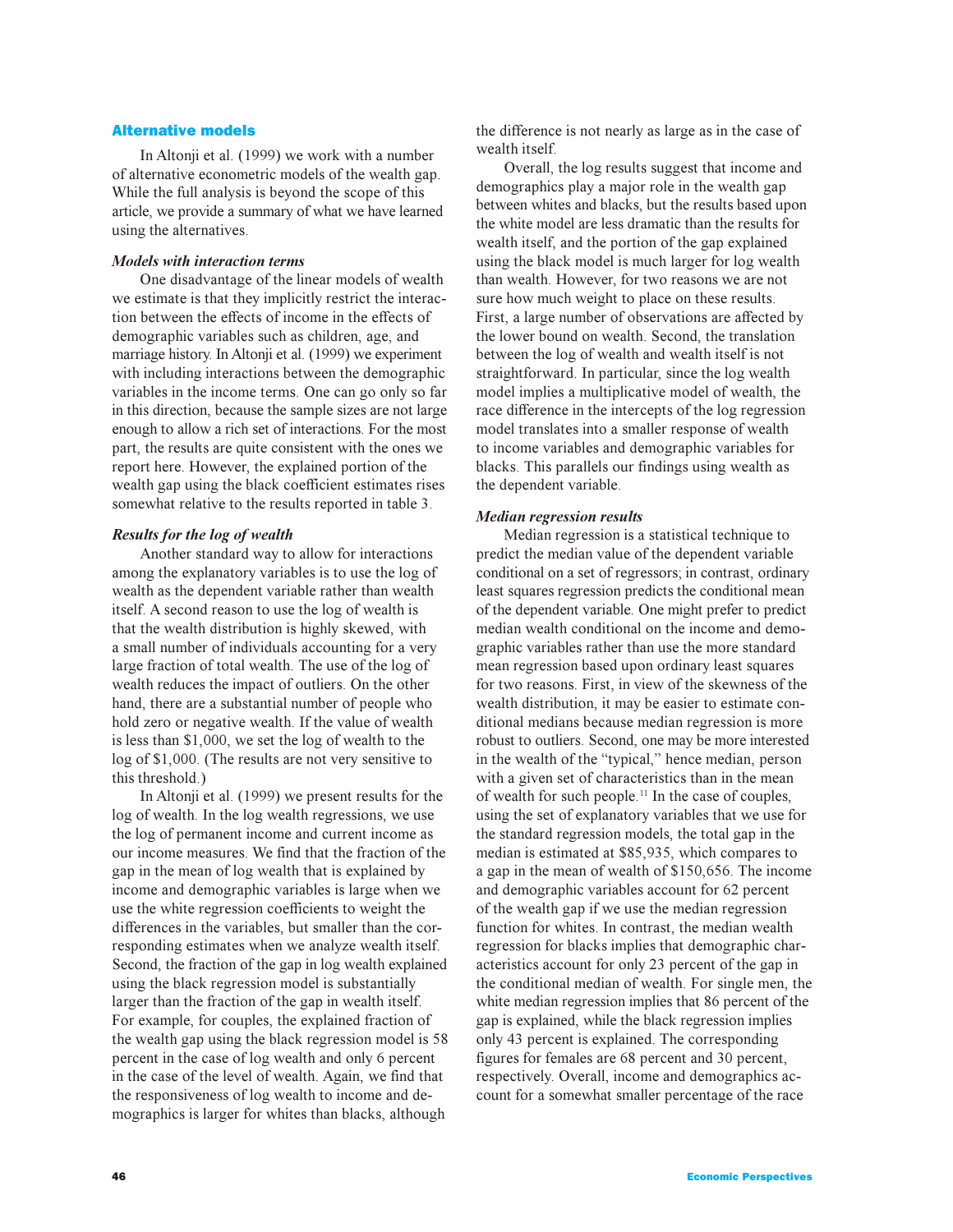gap in the conditional median of the wealth level than in the conditional mean, particularly in the case of single men and single women. When we use the wealth model for blacks to measure the contribution of observables to the race gap, the results are similar to our findings for the gap in the conditional mean. The black coefficient estimates imply a much smaller role for income and demographics.

## *Results for subcomponents of wealth*

A recurring theme throughout our analysis is the black/white difference in the relationship between wealth and income/demographics. Why are the coefficients so different across the black and white specifications? One hypothesis we can explore is whether the relationship differs for some forms of wealth assets but not for others. Table 4 analyzes main home equity (house value net of mortgage balance), stocks/ mutual funds/IRAs, and wealth in farms/businesses for the sample of couples, applying the ordinary least squares regression decomposition technique to the level of each asset. The regressors are the same as those we use for couples in the other models. On average, whites hold \$33,079 more home equity than blacks (\$57,911 versus \$24,832), which is not surprising given the difference in home ownership rates across races. The white regression model explains 78 percent of this gap, compared with the 67 percent explained for the combined wealth assets in table 3. Again, the amount explained using the model for blacks is significantly smaller, only 30 percent.

The unconditional black/white difference in asset holdings is significantly larger for the other two asset categories (stocks and business wealth) and the wealth model for whites explains less of the difference than the overall model (only 61 and 47 percent, respectively). However, the fractions explained by the black regression equation are negligible at only 17 and 3 percent, respectively.

## Results for siblings: Indirect evidence on the role of inheritances and parental transfers

Our results for total wealth as well as the individual components of wealth show substantial differences in the sensitivity of wealth holding to income and demographic variables. Because both the income and demographic characteristics of whites are more favorable for wealth holding, we assign higher fractions of the wealth gap to differences in income and demographics when we use the white wealth equations than when we use the black wealth equations. There are at least three possible explanations why wealth holding may be more sensitive to characteristics for whites than for blacks. First, whites may enjoy a higher rate of return on assets, in which case the same level of savings and inter-family transfers would lead to larger wealth levels, magnifying underlying differences that are associated with income and demographics. Second, inheritances and inter vivos transfers are larger among whites than among blacks because the long history of discrimination against blacks has inhibited the accumulation of wealth in the black population.<sup>12</sup> Third, the savings rates of blacks may be less sensitive to the income and demographic variables for reasons that are not clear. A reduced sensitivity of saving rates to income and demographics would lead to a reduced sensitivity of wealth to these variables.

| <b>TABLE 4</b>                                                                               |                           |                 |                           |                 |              |                |                |  |  |
|----------------------------------------------------------------------------------------------|---------------------------|-----------------|---------------------------|-----------------|--------------|----------------|----------------|--|--|
| <b>Regression decompositions of race gap, level of wealth components</b><br>(couples sample) |                           |                 |                           |                 |              |                |                |  |  |
|                                                                                              | <b>White coefficients</b> |                 | <b>Black coefficients</b> |                 |              | Explained gap, | Explained gap, |  |  |
| Demographic                                                                                  | White                     | <b>Black</b>    | <b>Black</b>              | White           | <b>Total</b> | white          | black          |  |  |
| group                                                                                        | characteristics           | characteristics | characteristics           | characteristics | gap          | coefficients   | coefficients   |  |  |
| Home equity                                                                                  | \$57.911                  | \$32.223        | \$24.832                  | \$34,719        | 33.079       | 25.688         | 9.887          |  |  |
|                                                                                              | (978)                     | (2, 482)        | (1,336)                   | (1,620)         | (1,656)      | (78%)          | (30%)          |  |  |
| Farm/business                                                                                | 35.844                    | 20.620          | 3.506                     | 4.385           | 32.338       | 15.224         | 879            |  |  |
|                                                                                              | (3, 771)                  | (9.570)         | (4,501)                   | (5.454)         | (5.872)      | (47%)          | (3%)           |  |  |
| Stocks/mutual                                                                                | 27.626                    | 12.495          | 2.735                     | 6.929           | 24.891       | 15.131         | 4.194          |  |  |
| funds/IRAs                                                                                   | (2, 266)                  | (5,750)         | (583)                     | (706)           | (2,340)      | (61%)          | (17%)          |  |  |

Notes: Computed from pooled sample of couples using weights (see table 1). Standard errors in parentheses, columns 1–5. The regression coefficient estimates are estimated without sample weights. The dependent variable is the level of the indicated wealth component in 1989 dollars. The definitions of the wealth components are given in table 1. Households with 0 values for a particular component are included in all computations. See table 3 for an explanation of columns.

Source: Authors' calculations based on data from the PSID.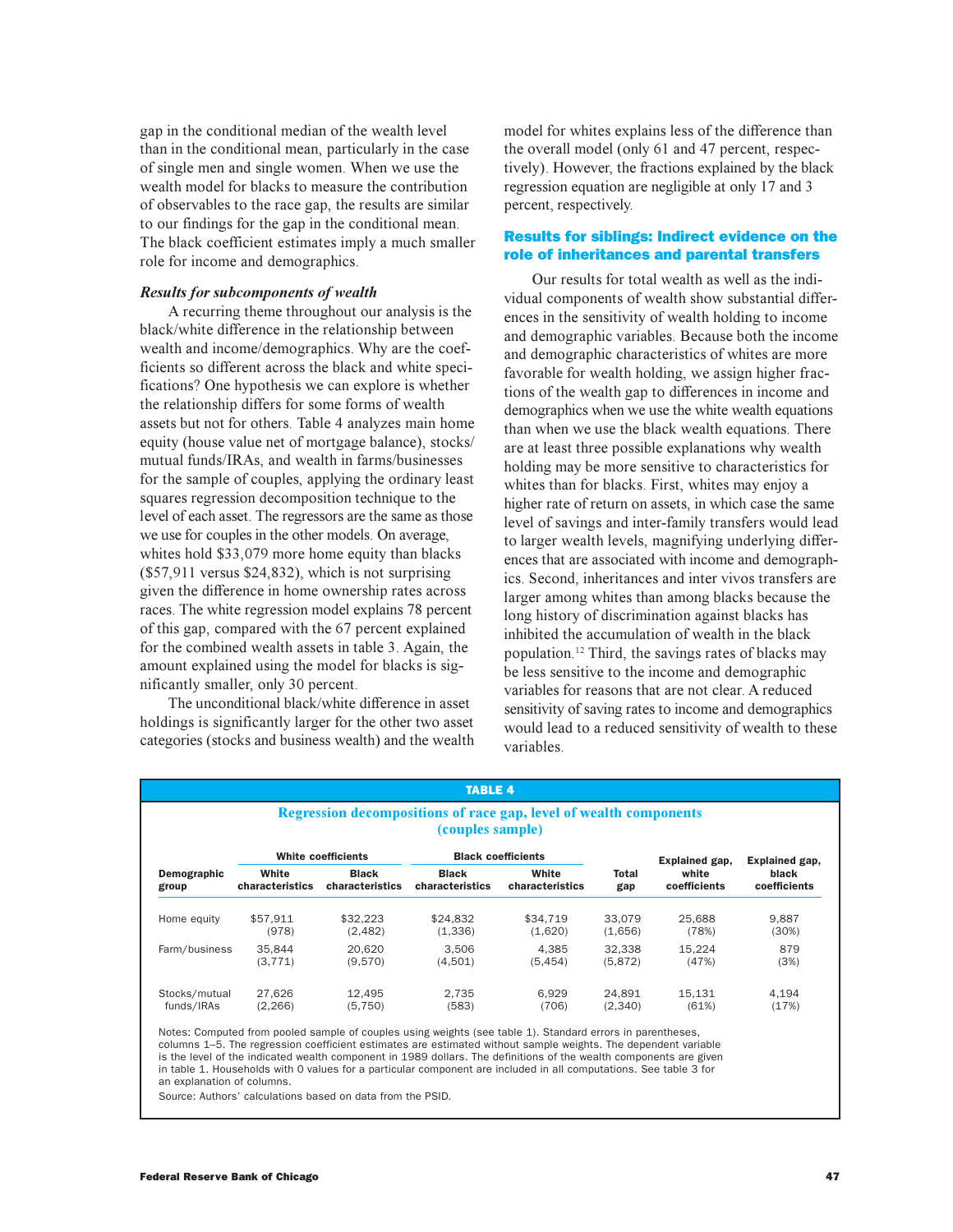Menchik and Jianakoplos (1997) provide some evidence that blacks experience a lower rate of return on assets. However, the evidence on this point is far from conclusive. In Altonji et al. (1999), we use data on siblings to explore the possibility that differences in intergenerational transfers are the source of differences in wealth holding. The PSID tracks all members of the families sampled in 1968, providing information on siblings after they form their own households. We analyze the data on siblings using fixed effects regression. It amounts to relating differences among siblings in wealth to differences among siblings in the income and demographic variables that determine wealth. These differences should not be affected by parental transfers or expected future transfers that are common to siblings. Consequently, our use of data on siblings largely neutralizes the effects of differences between whites and blacks in inter vivos transfers and inheritances, and provides a way of controlling for the effects of parental resources in our analysis of the link between wealth and income and demographics. Hence, if the analyses based on standard regression and fixed effects regression give similar answers, then we can conclude that race differences in gifts and inheritances that are correlated with income and demographic variables do not explain our finding that wealth levels are more sensitive to income and demographic variables in the case of whites than in the case of blacks. Our approach does not require us to observe the actual transfers; instead it assumes that siblings act under the belief that they will receive similar inheritances. This assumption is consistent with the empirical evidence that inheritances are evenly divided in about 70 percent of the cases and that sibling differences in inter vivos transfers from parents have only a modest relationship to sibling differences in income.<sup>13</sup>

To obtain adequate sample sizes we pool observations on single men, single women, and couples and add control variables for the three demographic groups. The results are presented in detail in Altonji et al. (1999); here, we provide a brief summary. Basically, we find that income and demographic differences over-explain the wealth gap and account for 111 percent of the wealth gap between the samples of black siblings and white siblings when we use the coefficients from the wealth model for whites and only 30 percent of the gap when we use the wealth model for blacks. The decompositions based on the application of fixed effects regression techniques to the sibling samples are similar to what we obtain when we apply standard regression to the sibling samples and to the results reported in table 3. We

continue to explain more of the wealth gap using the white coefficients than the black coefficients, particularly when we specify wealth and income in levels. There is little indication that differences in factors such as inheritances or inter vivos transfers that are likely to vary across families provide an explanation for the racial difference in the sensitivity of wealth to income and demographics. However, the standard error of the difference in the percentage of the wealth gap explained by the white and black models is approximately 31.8. Consequently, the results using fixed effects regression are not sufficiently precise to rule out the possibility that inheritances and family transfers partially explain the stronger relationship for whites between income and demographics and wealth. Furthermore, Altonji et al. (1999) point out that there may be an interaction between parental transfers and income and demographics that is missed in our sibling analysis. Nevertheless, our results to date tentatively suggest that differences in savings behavior and/ or rates of return may be more important than intergenerational transfers in explaining the very different wealth models that we obtain for whites and blacks.<sup>14</sup>

# Conclusion

We use improved income and demographic measures and unique data on siblings to assess the role of differences in income and demographic characteristics, such as marriage patterns and fertility, in the huge disparity in wealth between whites and blacks. When we use the level of wealth as the dependent variable, we can explain a large part of the difference in wealth holdings with income and demographic variables, provided that we estimate the wealth model on a sample of whites. That is, we find that blacks would have wealth levels similar to whites, particularly for single males and females, if 1) the relationship between wealth and income and demographics for blacks was the same as it is for whites, and 2) blacks and whites had the same income and demographic characteristics. On the other hand, we can explain only a small fraction of the race gap when we ask the question: "If the relationship between wealth and income and demographics for whites was the same as it is for blacks, how much wealth would whites hold?" In general, the regression coefficients relating income and demographic characteristics to wealth are much smaller for blacks. The smaller coefficients mean that less of the race gap in wealth is explained by the gap in income and demographics.

Our results are robust to a number of experiments regarding estimation methodology and functional form, which are discussed in more detail in Altonji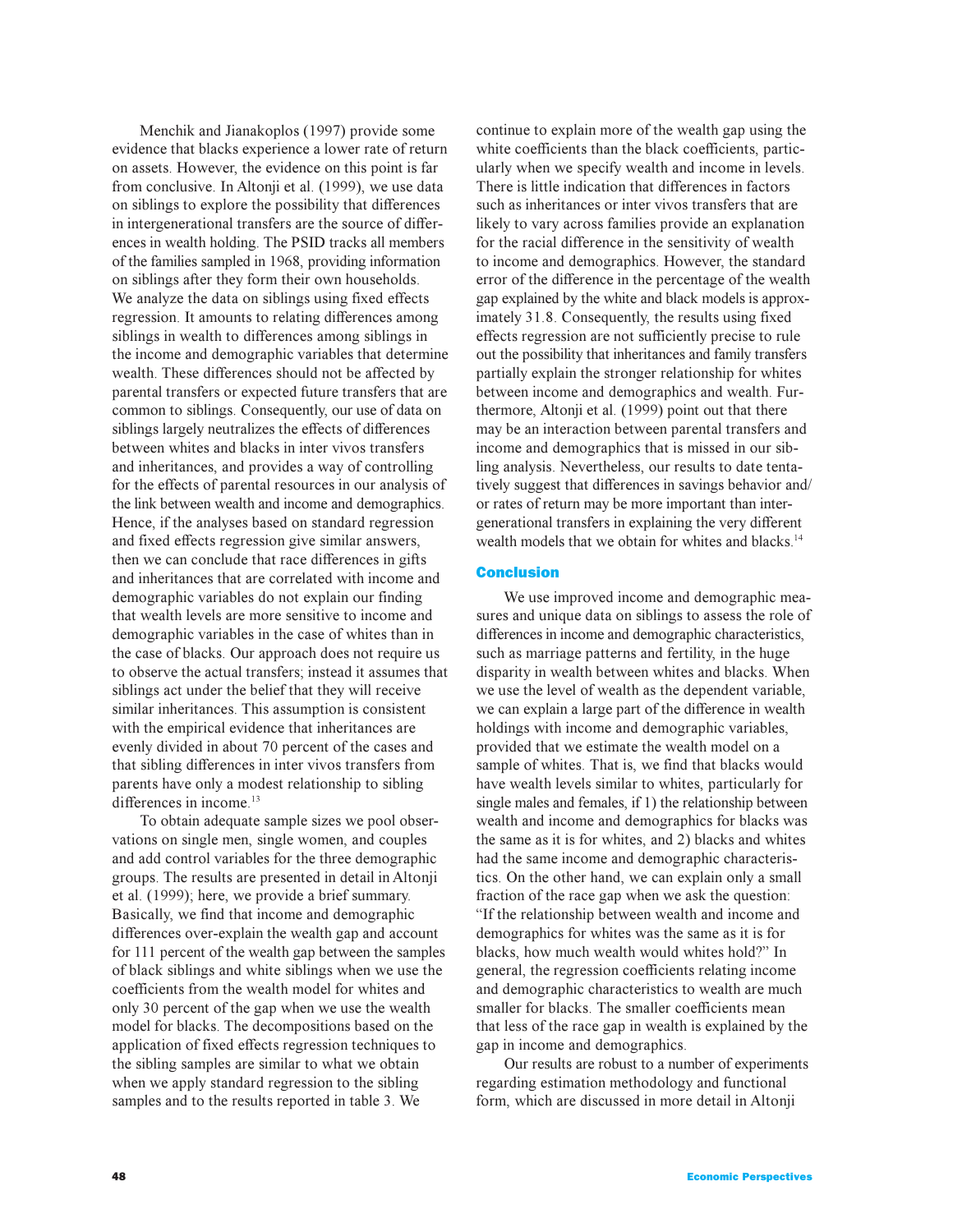et al. (1999). However, they are much less dramatic when we use the log of wealth as the dependent variable, and further research on alternative functional forms is high on our research priorities. But our results suggest that the race gap resulting from the sensitivity of wealth to income and demographics is as important as the race gap in actual income and demographics.

Given the substantial differences in the sensitivity of wealth holding to income and demographics, it becomes important to determine the degree to which race differences in inter vivos transfers and inheritances, savings rates, and rates of return on savings contribute to the unexplained part of the wealth gap.

We attempt to isolate the role of differences in transfers and inheritances by analyzing wealth differences among siblings. The fact that we obtain similar results when we relate sibling differences in wealth to sibling differences in income and demographics tentatively suggests that much of the difference between whites and blacks in the effect of income and demographics on wealth is due to differences in savings behavior and/or in rates of return on assets rather than to differences in inter vivos transfers and inheritances. In future research, we intend to investigate the race gap in savings behavior and rates of return by studying differences in the specific assets held and in growth rates.

## **NOTES**

<sup>1</sup>Another important reference on the black/white wealth gap is Oliver and Shapiro (1997).

2 See Altonji and Blank (1999) for a recent survey of the literature on the black/white gap in earnings.

<sup>3</sup>A cross-sectional decomposition is insufficient to accurately determine the permanent flow of income to an individual. Much of the variation in permanent income is within the categories used by the previous studies to define permanent income. Were wealth a linear function of income, ignoring the within-cell variation would not be much of an issue. Since wealth is a nonlinear function of income, making use of the within-cell variation is necessary to precisely estimate wealth models. Moreover, since high-income individuals tend to have large wealth holdings, failure to accurately measure differences in the distribution of permanent income might lead to an underestimate of the wealth gap that is out of proportion to the difference in the mean of permanent income. The problem is made more severe by the fact that there are substantial differences between whites and blacks in the distribution of income. The limited overlap in the permanent (and current) income distribution makes it difficult to use a wealth model estimated on one group to predict the wealth holding of the other group.

4 Our results leave open the possibility that the level of inter vivos transfers and inheritances differs between whites and blacks and plays a role in the wealth gap. They rule out such intergenerational transfers as the main reason why the wealth of whites is more sensitive to income and demographic characteristics.

5 The other components of wealth that are elicited in the wealth surveys are checking/savings, credit card, other real estate, vehicles, and other savings/assets.

6 Throughout this article, income is short for nonasset income and all income and wealth amounts are expressed in 1989 dollars using the Consumer Price Index for urban consumers.

<sup>7</sup>Smith (1995) finds that "healthier households are wealthier ones" for both blacks and whites. Hence, controlling for health status helps to explain the wealth gap. The question of causality, however, is tricky.

<sup>8</sup>We include this because it has been used in previous studies, although there are some obvious endogeneity issues and these may lead to different biases for whites and blacks. The wealth decompositions in table 3 are not very sensitive to dropping it.

<sup>9</sup>This value is  $\hat{W}^w - \hat{W}^b$ , the difference in the weighted mean of the predictions of wealth for whites and blacks, respectively, based on the regression model. As we point out in box 2,  $\hat{W}^{w} - \hat{W}^{b}$  need not be exactly equal to  $\overline{W}^{w} - \overline{W}^{b}$ , the difference in the weighted sample means of wealth for whites and blacks. From columns 1 and 2 of table 1, the latter figure is \$152,029.

<sup>10</sup>We work with the indexes rather than the individual coefficients because the individual coefficients are hard to interpret given the nonlinear terms in our model and the strong covariance among some of the regressors. The relationship between the two indexes provides an overall summary of the relative sizes of the elements of  $\alpha^b$  and  $\alpha^w$  that is weighted by the variability of  $Y_i$ 

<sup>11</sup>When we use median regression we measure the wealth gap as the difference between the population-weighted averages of the conditional medians of wealth based on the median regression for the white sample and the distribution of characteristics for the white sample and the median regression and distribution of characteristics for the black sample. We refer to this as the gap in the conditional median of wealth. For more detail, see Altonji et al. (1999).

<sup>12</sup>Indeed, this "sedimentation of racial inequality" is one of three major themes in Oliver and Shapiro's (1997) sociological analysis of the wealth gap. For a simple model that shows how historical barriers to wealth holding among blacks could lead to present day differences in between blacks and whites in the slopes of wealth models, see Altonji et al. (1999).

<sup>13</sup>See Menchik (1980), Wilhelm (1996), and Menchik and David (1983) for evidence on inheritances and Altonji, Hayashi, and Kotkikoff (1997) and McGarry and Schoeni (1995) for evidence on transfers.

<sup>14</sup>The work of Smith (1995), Avery and Rendall (1997), and Menchik and Jianakoplos (1997) suggests that differences in intergenerational transfers contribute to the race gap in wealth. Our study of siblings does not necessarily contradict this work. Our evidence shows that intergenerational transfers are unlikely to explain why the wealth of black families is less sensitive to income and demographic variables than the wealth of white families.